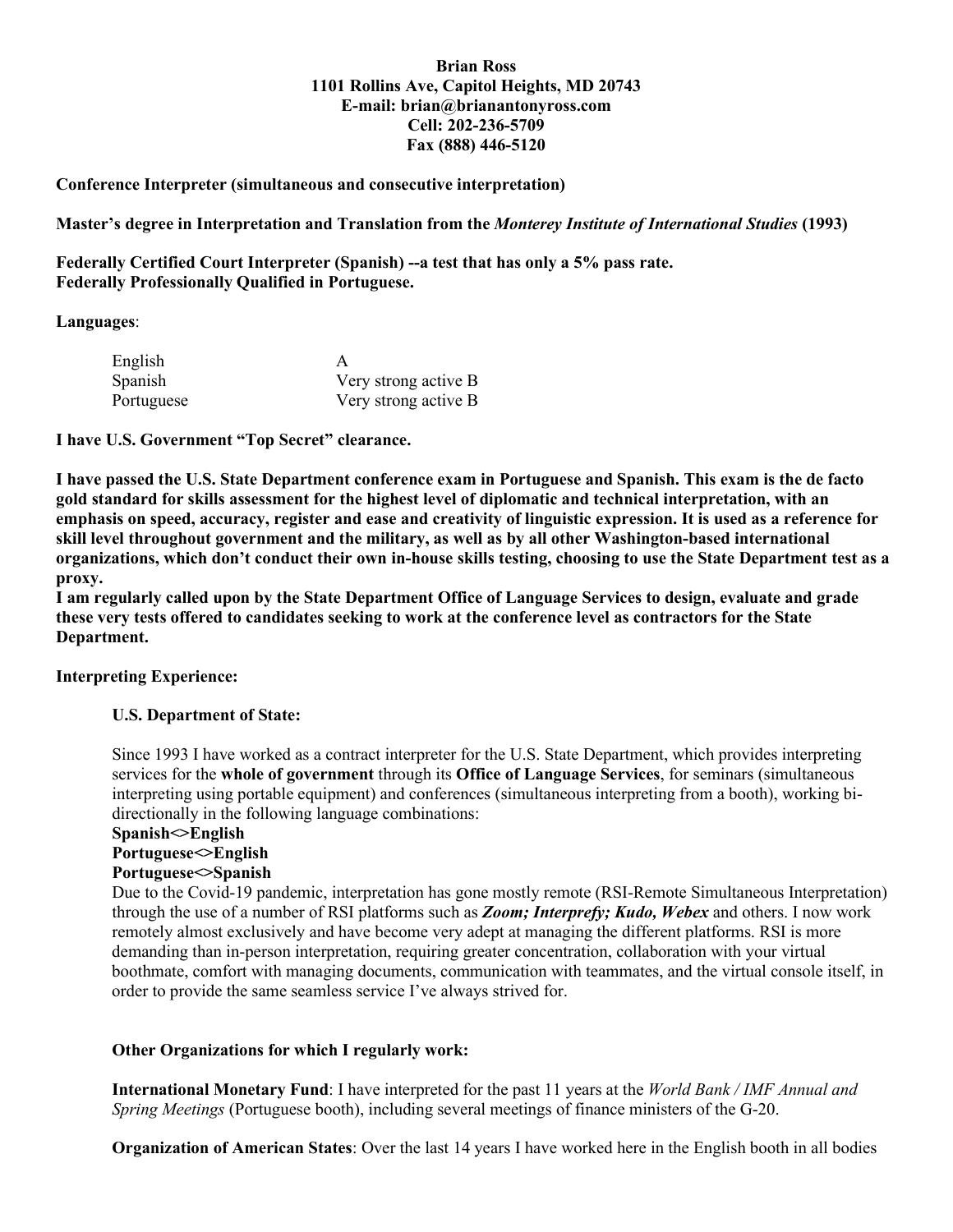including the Permanent Council and its committees. I am one of the regular interpreters for the **Inter-American Commission of Human Rights** (Spanish $\leq$ English), its executive meetings and hearings;

**Pan American Health Organization**: I have been working here for the past 10 years. For the annual meetings of the Governing Bodies, including the Directing Council and the Subcommittee on Program, Budget and Administration, I interpret in the English booth, taking from Spanish and Portuguese. I mostly work at the technical conferences in the Spanish<>English bidirectional booth on topics covering a broad range of highlytechnical health-related subjects, such as: neglected diseases, swine flu, the zica virus, influenza virus, vaccination, Covid-19 and many others.

**Inter-American Development Bank**: For the past 10 years I have worked here primarily in the English booth taking from Spanish and Portuguese. I have worked many sessions of the bank's **Administrative Tribunal**, which resolves workplace labor disputes.

**World Bank**: Both in Portuguese and Spanish bi-directional booths.

**Voice of America:** On numerous occasions I interpreted President Trump and other top US officials for international live broadcasts**.**

**Inter-American Dialog** including the annual *CAF Conference (Development Bank of Latin America)* for the past 8 years (Spanish $\Diamond$ English) and (Portuguese $\Diamond$ English); This conference brings together former presidents, vicepresidents, ministers and subject-matter experts from academia and the private sector to discuss pressing policy issues in Latin America.

**American University Moot Court Competition**: I have interpreted for the past 10 years for this fast-paced, highly complex moot court competition in the Portuguese English; Portuguese Spanish and Spanish<>English booths.

**Drug Enforcement Agency**: I regularly interpret for segments of 5-week courses on different aspects of drug interdiction: telephony and wiretapping; interviewing and interrogation techniques; clandestine lab interdiction and decontamination; among others (Spanish $\leq$ English and Portuguese $\leq$ English bilingual booths).

**United States Trade Representative**: Several rounds of trade talks relative to the establishment of free trade areas with Andean countries and with Panama, Mexico and Colombia. Among my topics were textiles and sanitary and phytosanitary measures (Spanish/English bilingual booth).

**International Law Enforcement Academy:** I interpreted for five, 4-week managerial courses for Latin American, Mozambican and Angolan law enforcement agents (Portuguese $\leq$ English bilingual booth on three occasions, and Spanish<>English on one occasion).

**International Judicial Academy:** Over 5 years I interpreted for three one-week seminars a year for this private organization on the topics of intellectual property (patents, copyright and trademark law), courtroom technology, and insurance, for judges from Argentina, Chile, Mexico, Peru and Brazil. I have also worked numerous occasions for the **US Patent and Trademark Office**, assigned mostly through the State Department.

**U.S. Trade & Development Agency**: *Airport Security* through Voila Meetings & Incentives (Elizabeth Czernikow) June 16-20/2016 and *Waste to Energy* through Koeppen, Elliott & Associates, Limited (8/14-21/10), (Portuguese<>English).

**Inter**-**American Defense College:** I worked here two weeks per month for three years, between 2008-11, primarily in the Portuguese booth**.** Examples of seminars given here are: *International Air Space Law; Negotiation and Moderation Skills; Military Involvement in Disaster Relief Operations; Civil-Military* relations and many more.

**Institute of Brazilian Issues (George Washington University)**: I have interpreted for 5 one-week seminars for